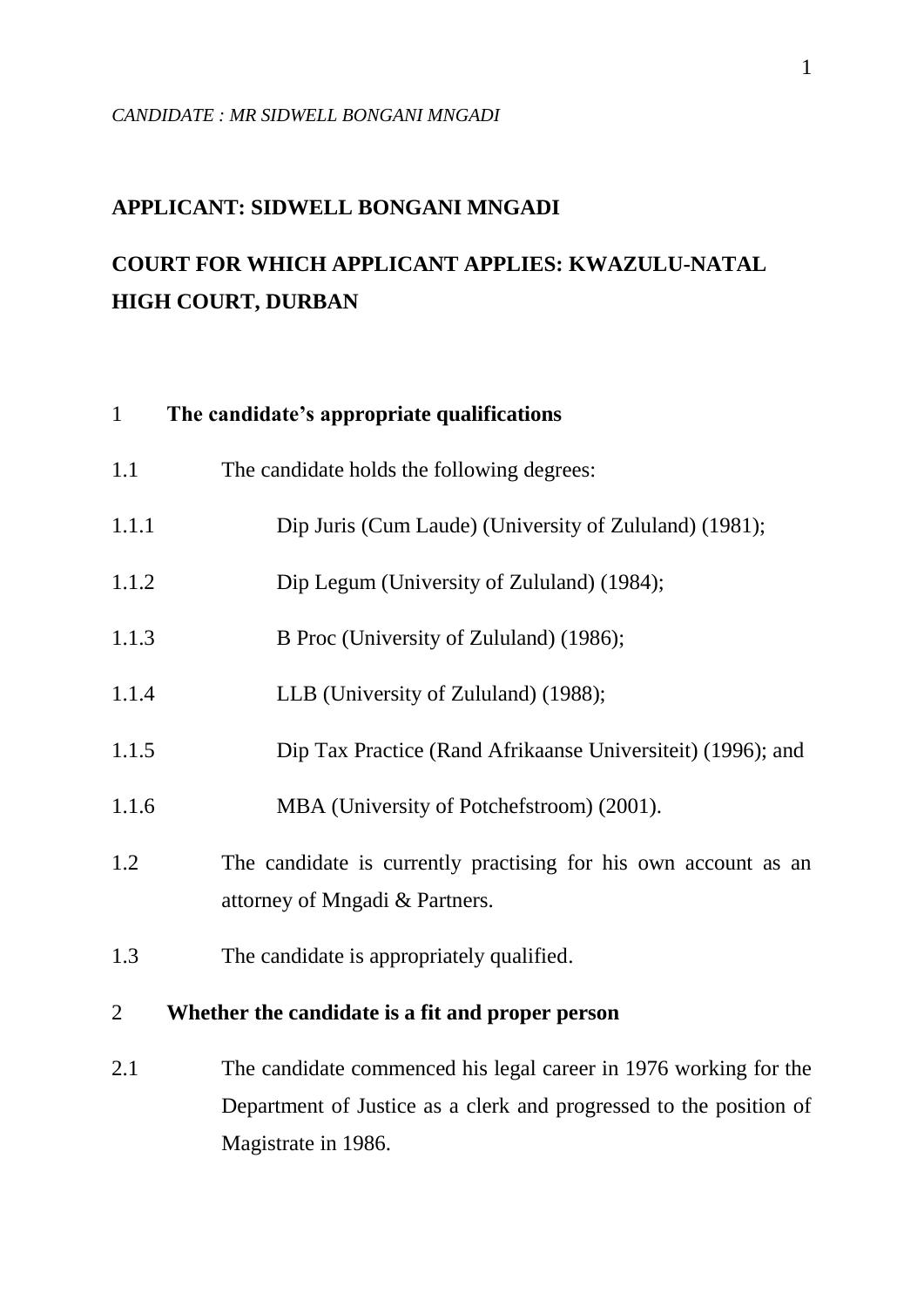- 2.2 He was duly admitted on 5 March 1990 as an attorney and on 8 March 2002 as a conveyancer.
- 2.3 The candidate has served as an Acting Judge of the Kwazulu-Natal Division, South Gauteng and North Gauteng Divisions of the High Court.
- 2.4 The Candidate took a keen interest during his employment at the legal aid board in training of staff to improve the quality of representation given to indigent persons. He also made a significant impact in reducing the backlog in applications for leave to appeal and petitions whilst employed at the Legal Aid Board.
- 2.5 The candidate has openly disclosed in his application to the Commission that he was found guilty of unprofessional conduct by the Kwazulu-Natal Law Society and a fine imposed on him, relating to an incident in which a Magistrate reported him to the Law Society for failing to appear for a client, notwithstanding the fact that he was on record in the matter.
- 2.6 The candidate is nominated by the Black Lawyers' Association, Durban and Coastal branch.
- 2.7 The candidate is a member of the Mhubheni-AmaNgadi Peace and Development Committee, furnishing free legal advice to it from 1997 to date. He is also a Mabaso Tribe Chief's advisor.
- 2.8 The candidate is a fit and proper person.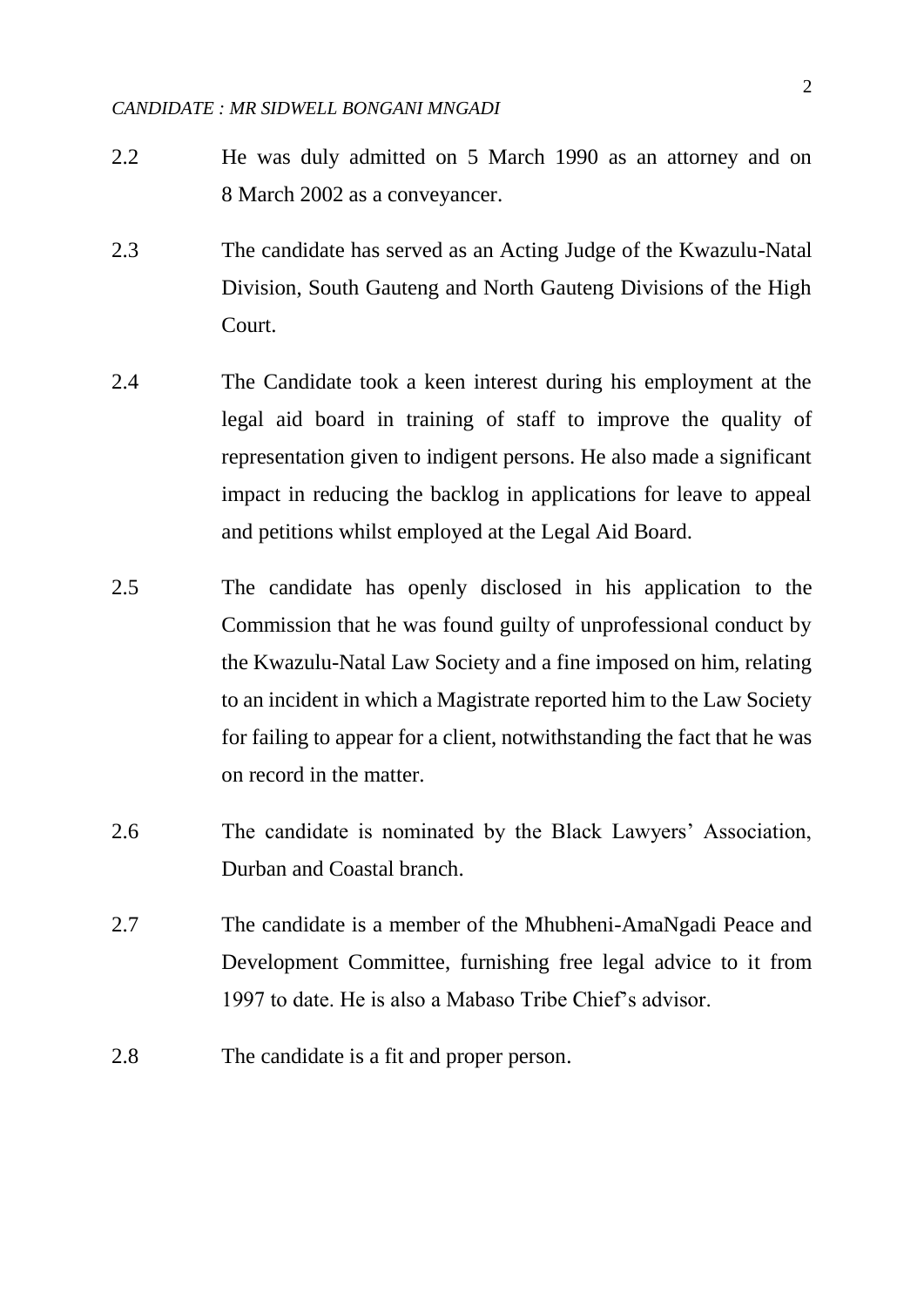# 3 **Whether the candidate's appointment would help to reflect the racial and gender composition of South Africa**

- 3.1 The candidate is a Black man.
- 3.2 His appointment would contribute to the transformation of the judiciary from a demographic perspective

#### 4 **The candidate's knowledge of the law, including constitutional law**

- 4.1 The candidate indicates that he appears in court frequently, conducting criminal trials in the High Court, attending to applications for leave to appeal, lodging petitions with the Supreme Court of Appeal and appearing in appeals both before the Provincial Appeal Courts and the Supreme Court of Appeal.
- 4.2 The candidate indicates that he has experience across the board of criminal, administrative, constitutional, labour and civil law, with the bulk of his experience being in criminal and civil law.
- 4.3 The candidate indicates that he appeared as instructing attorney in the reported decision of *Magwanyana & Others v Standard General Insurance Co. Ltd* 1996 (1) SA 254 (D). He regards the case as significant because it dealt with the admissibility of hearsay evidence in civil proceedings with specific reference to section 34 of the Civil Proceedings Evidence Act, 1965 and section 3 of the Law of Evidence Amendment Act, 1988.
- 4.4 We have been able to locate the following judgments, handed down by the candidate, during his term as an Acting Judge: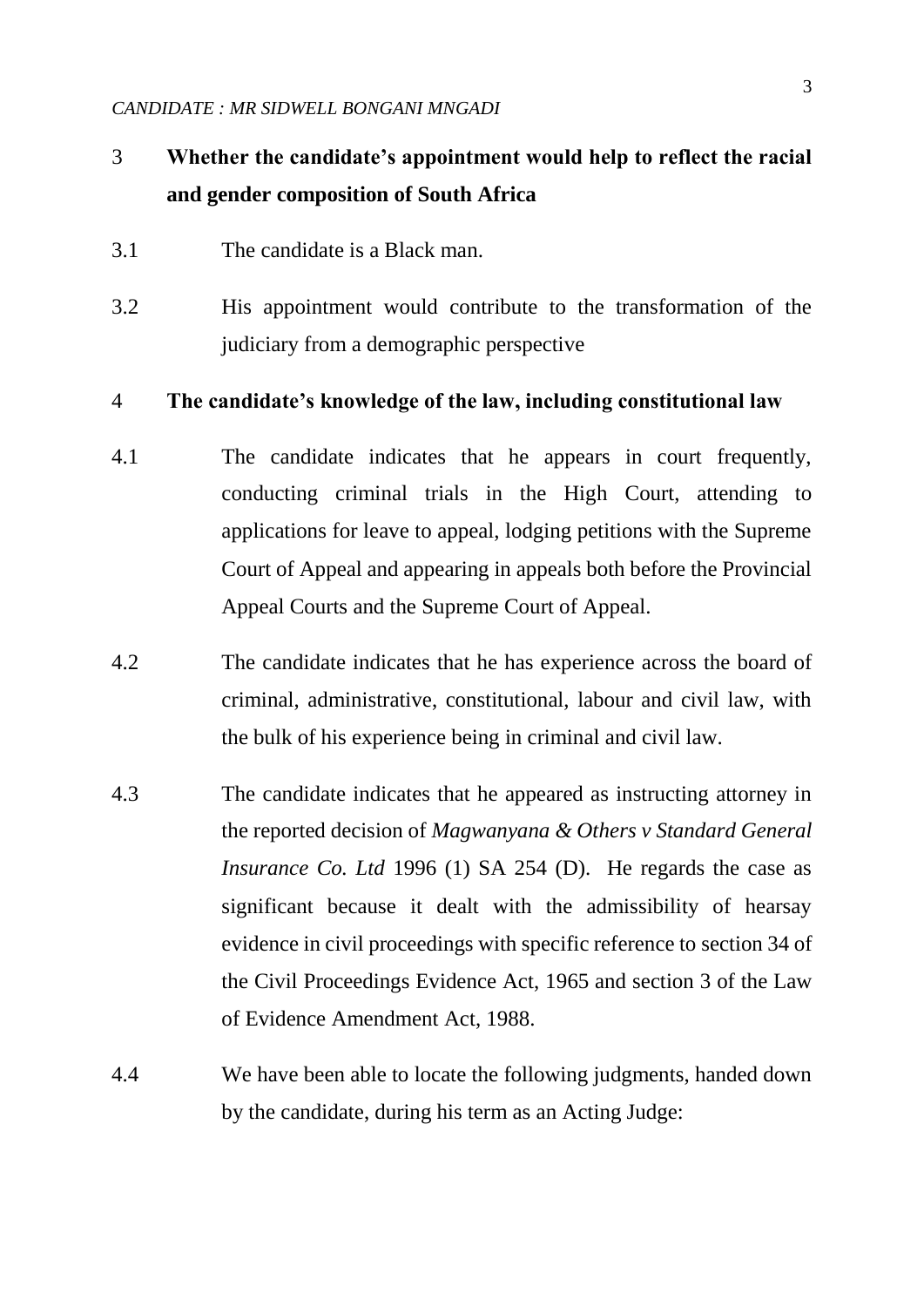# 4.4.1 *Prince Mduduzi Mahlangu v Road Accident Fund Gauteng Local Division, Johannesburg,* Case No: 2013/46374

The candidate wrote the judgment sitting as a court of first instance. The Plaintiff claimed damages arising out of injuries sustained by him when a vehicle lost control and struck him whilst he was standing on the pavement. The only issue for determination by the candidate was the quantum of general damages to be awarded to the Plaintiff for his fractured ankle. The candidate awarded the Plaintiff R300 000.00 in general damages.

4.4.2 *Makaula Zilwa Inc. & Another v Bushbuck Ridge Local Municipality Gauteng Division, Pretoria*, Case No: A31/2012

> The candidate wrote the judgment sitting as a court of first instance. The Plaintiffs had sued the Defendant for payment of R4 517 134.00 as commission for debt collection services rendered in terms of a written service level agreement between the parties. Judgment was granted in favour of the Plaintiffs.

4.4.3 *The Body Corporate of Rydal Mount v Gerald Michael Cross, Kwazulu-Natal High Court, Pietermaritzburg Division*, Case No: AR630/16

> The candidate sat as a member of an Appeal Bench hearing an appeal from the Durban Magistrate's Court. The candidate wrote the judgment with Sishi J concurring. The Appellant appealed against the judgment of the Magistrate's Court dismissing its claim for outstanding levies and allied charges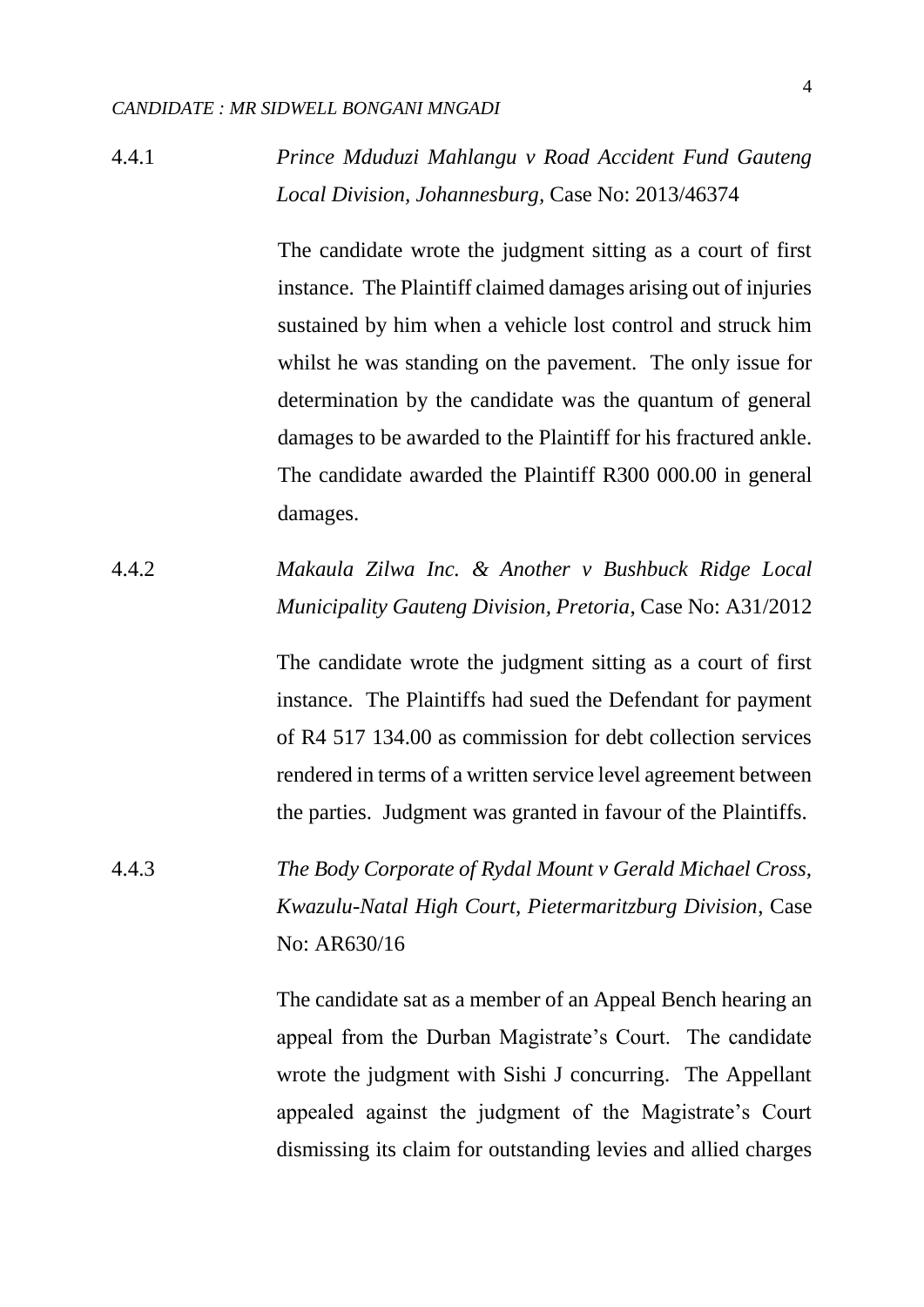and granting a counter claim for the rendering and debatement of the levies account. The Appellant had calculated the Respondent's levies in accordance with the participation quota percentage in the sectional title plan schedule. The Respondent complained about this manner of computation arguing that it was wrong, unreasonable and unfair. The candidate found that the Learned Magistrate, in dismissing the claim and granting the counter claim on the basis of an incorrect participation quota, granted a consequential order without granting the primary remedy. There was no prayer for relief to set aside the existing participation quota in the registered sectional plan or relief sought to amend the sectional plan and participation quota. The appeal was upheld with costs.

4.4.4 *Gerald & Devan Investments CC & 2 Others v Pine Spring Properties (Pty) Ltd, Kwazulu-Natal High Court, Pietermaritzburg Division*, Case No: AR 343/2016

> The candidate sat as a member of an Appeal Bench hearing an appeal from the Magistrate's Court granting summary judgment in favour of the Respondent. The candidate wrote the judgment with Balton J concurring. The Respondent had claimed outstanding rentals in the court a quo. The Appellants had defended the claim on the basis that the claim amount included a claim for rates, which the Appellants contended they were not liable for in terms of the lease agreement. The candidate found that the Learned Magistrate had misdirected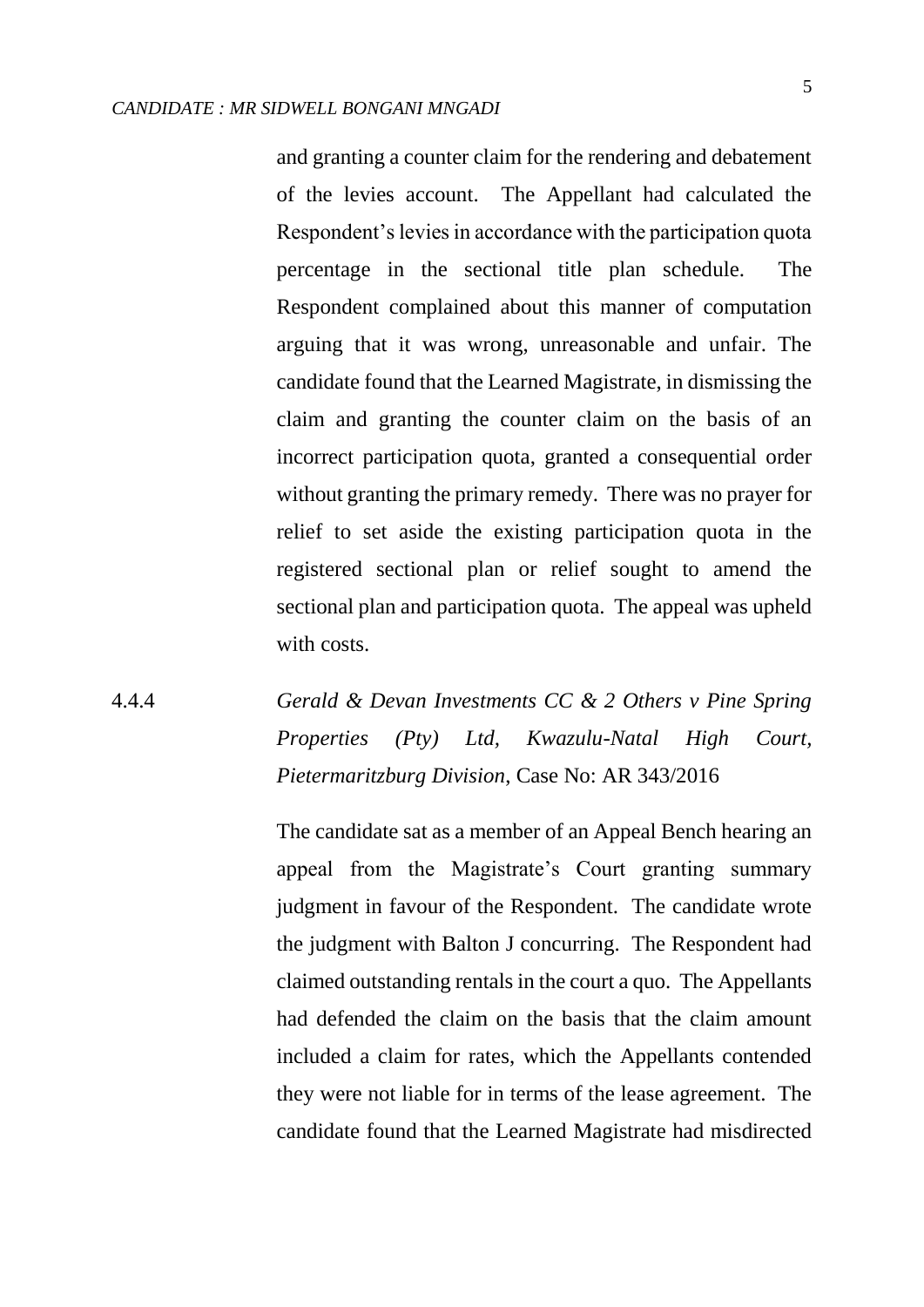herself in granting summary judgment in these circumstances and the appeal was upheld.

4.4.5 *Bianca Bernadis-Larratt & Another v Custom Capital (Pty) Ltd*, Kwazulu-Natal High Court, Pietermaritzburg Division, Case No: AR368/2016:

> The candidate sat as a member of an Appeal Bench hearing an appeal from the Magistrate's Court. The candidate wrote the judgment with Balton J concurring. The Appellants appealed against a finding of the Magistrate that they were liable for payment of future rentals due under a rental finance agreement, in circumstances where the Appellants had returned the equipment to the supplier upon closing their practice. The Appellants contended that the Respondent was obliged to mitigate its contractual damages by taking reasonable measures to sell or lease out the equipment upon its return, but failed to do so. The candidate found that the court a quo misdirected itself in failing to consider the issue of whether the Respondents had mitigated their loss and that it would be disproportionate "to its expense" for the Respondents to receive payment of the full outstanding accelerated rentals in circumstances where the equipment was returned after only ten months of the sixty-month lease had expired. The candidate accordingly reduced the Respondents' claim for accelerated rentals by 50% and directed each party to pay their own costs.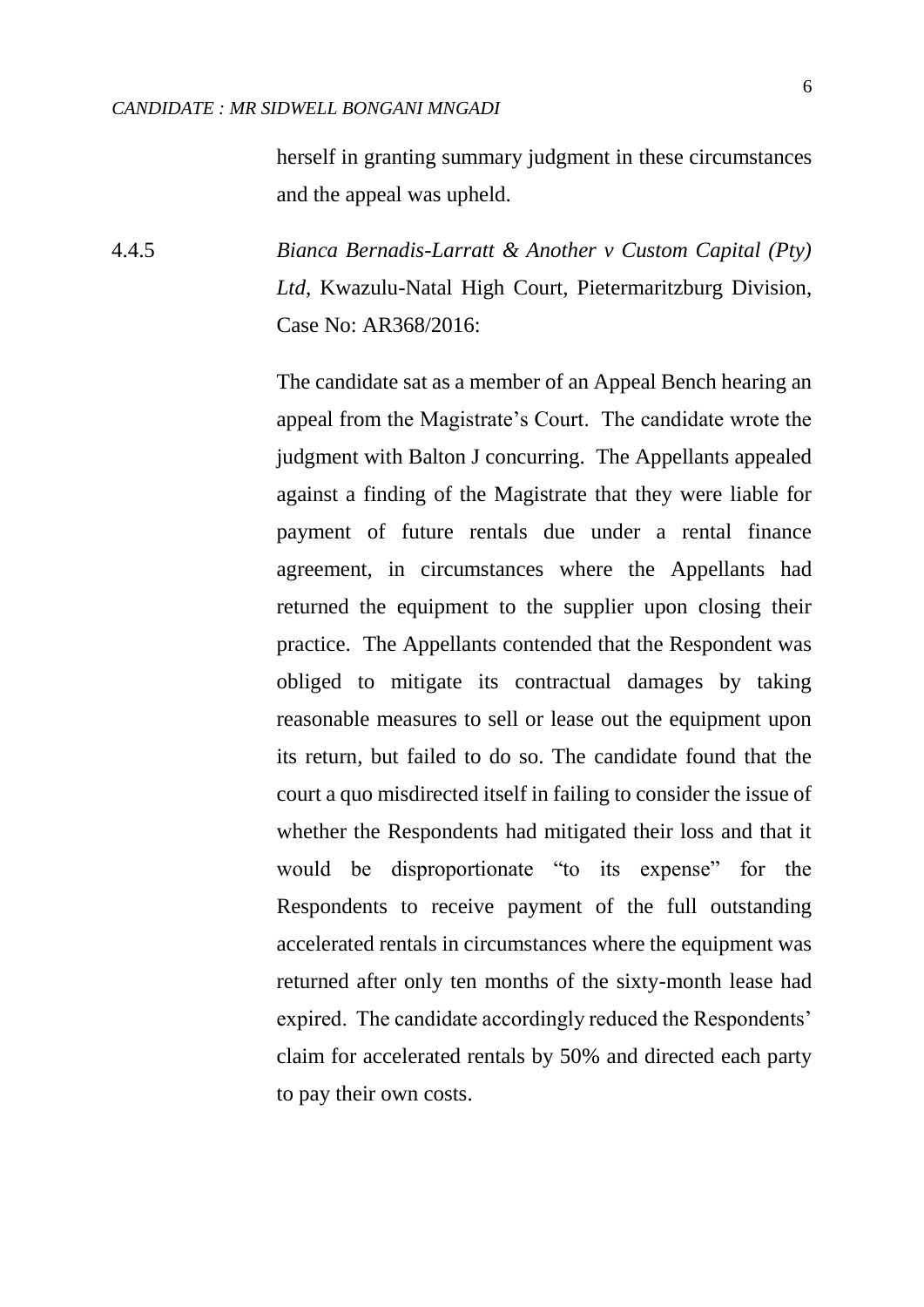4.4.6 *Manilal Rajendra Kumar v Makhuparetsi Mpai,* Kwazulu-Natal High Court, Pietermaritzburg Division, Case No:  $AR551/2016$ 

> The candidate sat as a member of an Appeal Bench hearing an appeal from the Durban Magistrate's Court granting judgment in favour of the Respondent for payment of R45 000.00 in general damages arising out of an assault on the Respondent. The candidate wrote the judgment with Seegobin J concurring. Having considered the mutually contradictory versions on how the assault took place, the candidate came to the conclusions that the Appellants had failed to satisfy the Appellate Court that the Learned Magistrate was wrong in his findings that the Respondent had been assaulted. The candidate, however, reduced the award for damages from R45 000.00 to R25 000.00.

4.4.7 *Tinyiko Mawele v The State,* High Court of South Africa, Gauteng Division, Pretoria, Case No: A99/2014

> The candidate sat as a member of an Appeal Bench hearing an appeal against the Appellant's conviction and sentence on two counts of robbery with aggravating circumstances. The candidate wrote the judgment with Maumela J concurring. The only evidence linking the Appellant to the robbery was that of a single witness and it related to identity. The candidate held that the Magistrate had overlooked this fact. The Magistrate had accordingly failed to approach the evidence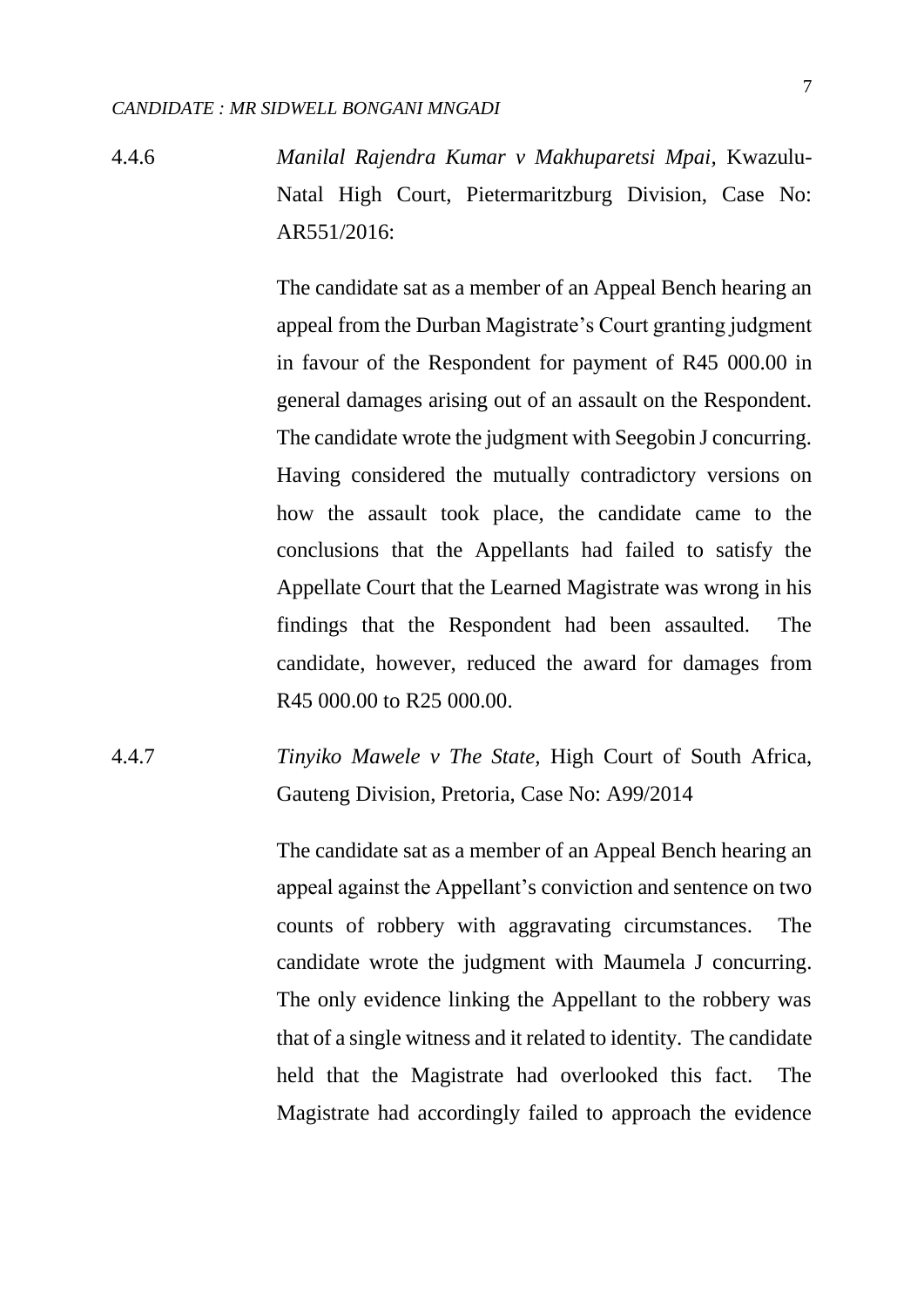8

with caution. The candidate upheld the appeal and set aside both the convictions and sentences.

4.4.8 *Amerasan Pillay NO & Another v Jahanna Kalisha Reddy & Others,* Kwazulu-Natal High Court, Durban, Case No: 10717/2015

> The candidate wrote the judgment sitting as a court of first instance. The Applicants, as joint liquidators, sought an order setting aside as null and void and of no force and effect a court order made on 5 February 2015 which, amongst other things, set aside the voluntary liquidation of a particular company. The candidate also had to consider whether to grant condonation for the late delivery of certain affidavits and/or whether to strike out certain averments in affidavits on the basis that such were scandalous, vexatious or irrelevant. The application to strike out was refused, condonation granted and the application dealt with on the merits. The candidate held he had no power to review or set aside the decision of the Court granted on 5 February 2016. The application was dismissed with costs.

4.4.9 *Pale Native Consultants (Pty) Ltd v Jozini Municipality and Another*, Kwazulu-Natal High Court, Durban Division, Case No: 3472/2015

> The candidate wrote the judgment sitting as a court of first instance. The Applicant sought an order directing the Second Respondent to pay a sum of R683 160.00 pursuant to the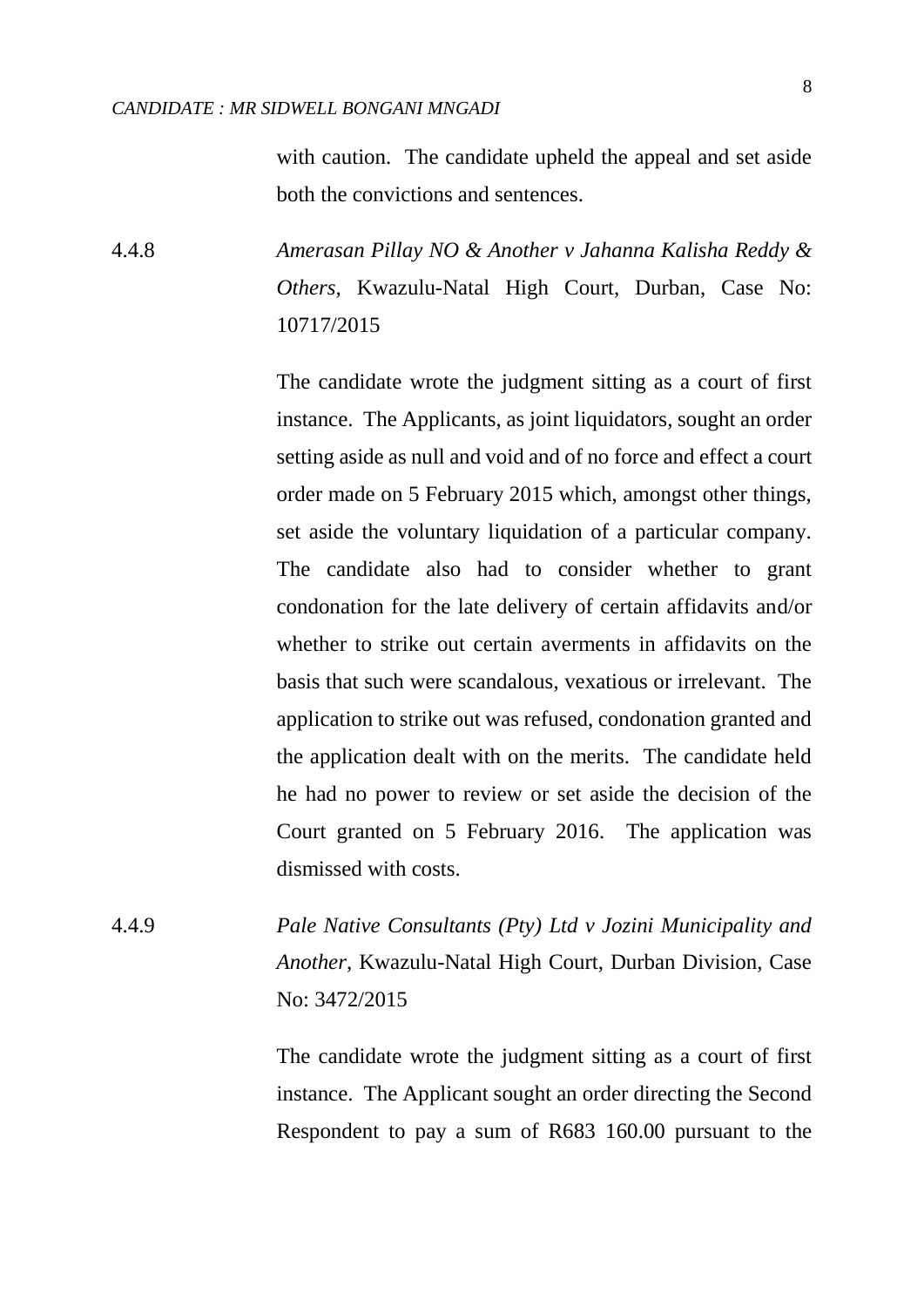performance by the Application of its obligations relating to the building of low cost housing. Having considered the contractual terms of the agreement between the parties, the candidate ordered the Second Respondent to pay the Applicant the amount claimed with costs.

4.4.10 *Darren Marc Goddard v The State*, Kwazulu-Natal High Court, Pietermaritzburg Division, Case No: 1493/17P

> The candidate wrote the judgment sitting as an Appeal Court in a bail appeal. The Appellant had initially applied or bail, which was refused. He appealed and his appeal was dismissed. A second bail application was brought before the Magistrate, allegedly on new facts, which bail application was likewise refused. The Appellant appealed again and the matter came before the candidate for determination. The candidate held that although the accused was charged with serious offences (the rape of minors), the State's case against him was not strong and the Appellant had shown exceptional circumstances that permitted his release on bail. The Appellant was granted bail in the sum of R10 000.00 subject to conditions.

4.4.11 *Sentinel Retirement Fund v Ntombizodwa Joyce Hadebe & Another*, High Court of South Africa, Gauteng Division, Pretoria, Case No: 5643/2017

> The candidate wrote the judgment sitting as a court of first instance. The Applicant sought an order setting aside a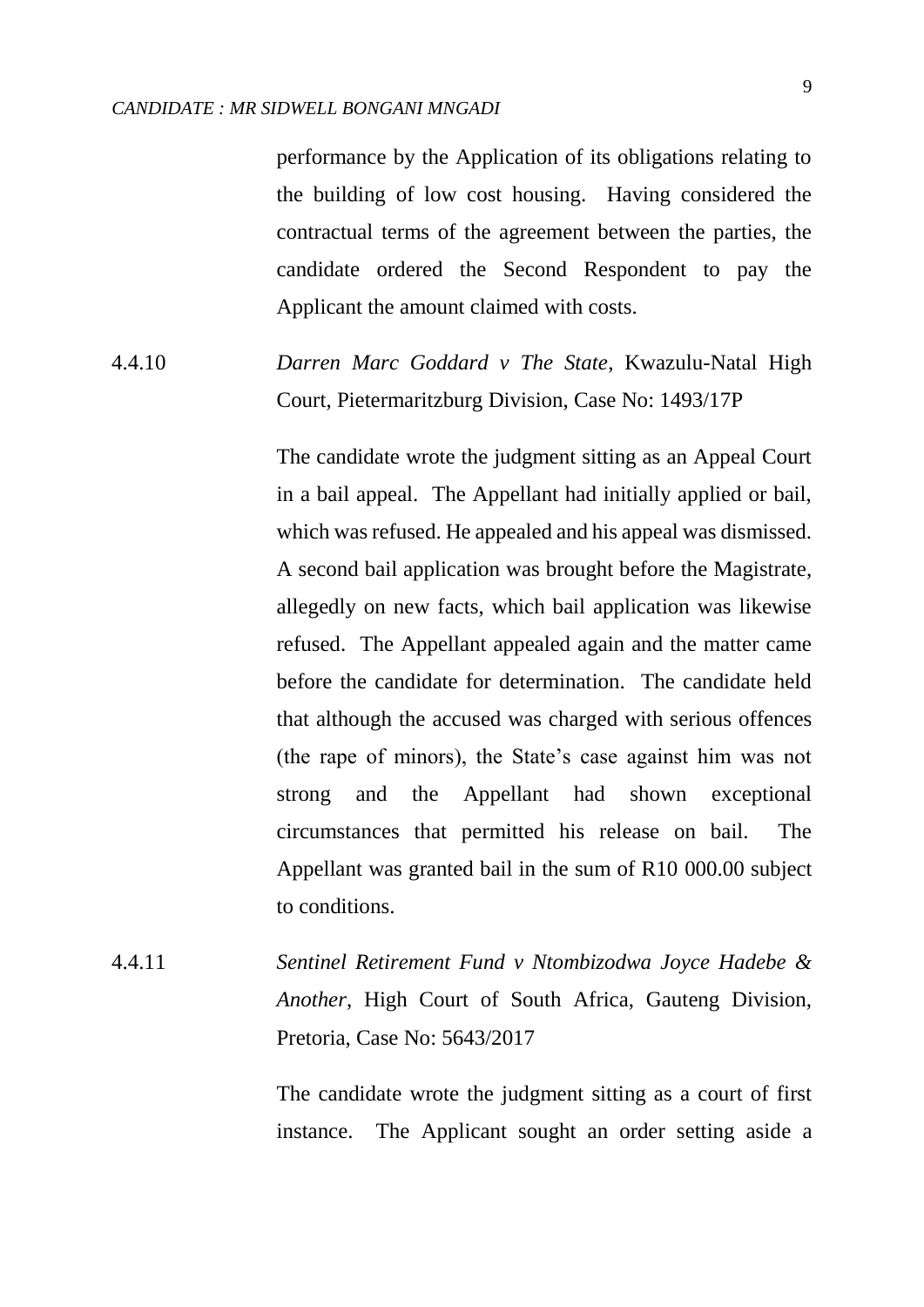determination made by the Second Respondent in favour of the First Respondent. The First Respondent had lodged a complaint with the Second Respondent that the Applicant was delaying payment of death benefits arising out of a death of a member of the Fund. The Second Respondent had ordered the Applicant to complete its investigations and proceed with the allocation and payment out of death benefits within eight weeks together with allied relief. Save for a minor amendment made to the determination of the Second Respondent, the candidate dismissed the application with no order as to costs.

4.4.12 *Forsyte Props 5 (Pty) Ltd v Norman Nicky Gebashe & Others*, Kwazulu-Natal High Court, Pietermaritzburg Division, Case No: 8378/16P

> The candidate wrote the judgment sitting as a court of first instance. The Applicants sought confirmation of a Rule Nisi interdicting and restraining the Respondents from continuing with the erection of residential structures on the Applicant's land and otherwise removing the Respondents from the land. Issues of whether or not the Prevention of Illegal Eviction from and Unlawful Occupation of Land Act, 1998 applied, and various disputes of fact arose on the papers. The disputes of fact were referred to oral evidence and the candidate ultimately delivered a judgment in which he found that the Respondents' version was contradictory and unreliable. He delivered a judgment in favour of the Applicant confirming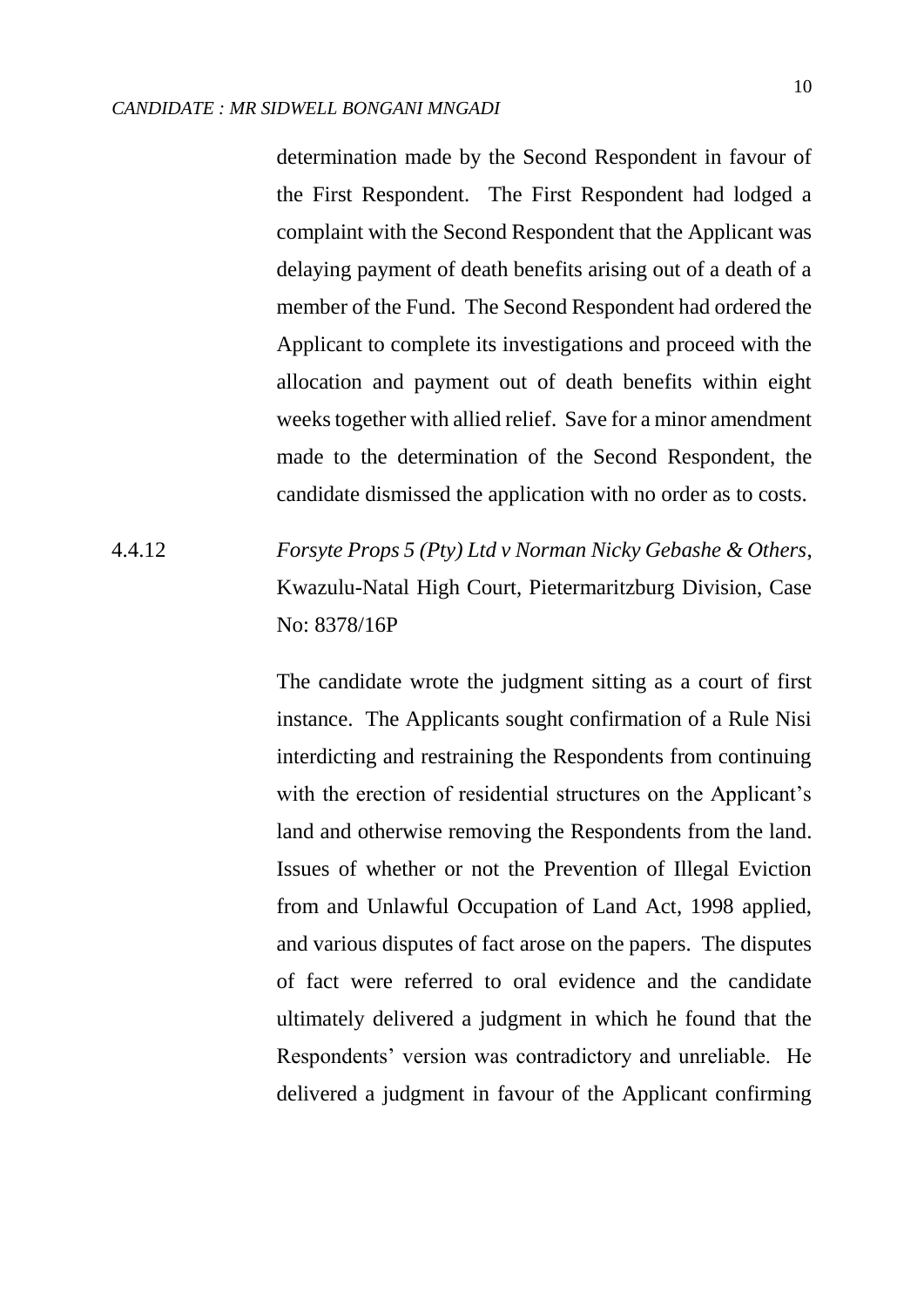the Rule Nisi and directing the Respondents to pay costs jointly and severally.

## 5 **The candidate's commitment to the values of the Constitution**

5.1 The candidate's judgments appear to recognise, where appropriate, the values enshrined in the Constitution.

## 6 **Whether any judgments have been overturned on appeal**

6.1 We have been unable to establish whether any of the judgments handed down by the candidate have been taken on appeal.

#### 7 **The extent and breadth of the candidate's professional experience**

- 7.1 The candidate commenced his legal career in 1978 when he joined the Provincial Department of Justice in Kwazulu-Natal as a clerk. As he progressed with his studies, he was appointed as Court Interpreter, Prosecutor and then ultimately as a Magistrate in 1985.
- 7.2 After serving articles, the candidate was admitted as an attorney on 5 March 1990 and thereafter as a conveyancer on 8 March 2002. The candidate practised for his own account in Empangeni as an attorney from 1991 to 2005 when he joined the Legal Aid Board as Head of its South Coast Region, based in Port Shepstone.
- 7.3 In 2009 the candidate was appointed as High Court Unit Manager of the Durban Justice Centre and whilst serving in that capacity acted as a Judge of the High Court on numerous occasions.
- 7.4 The candidate resigned from the Durban Justice Centre in 2017 and recommenced practice as an attorney in Port Shepstone.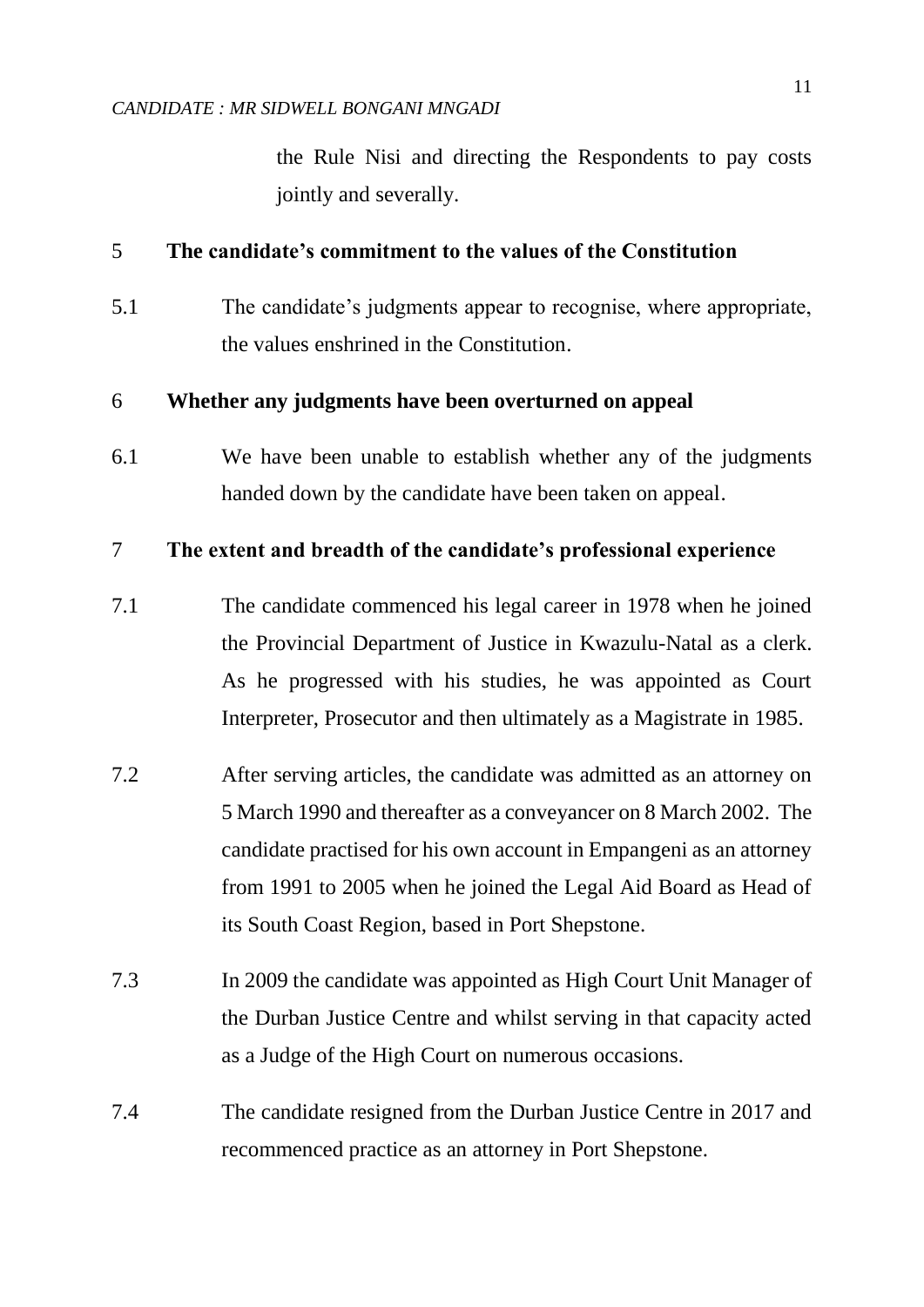- 7.5 The candidate has also sat as an assessor in the High Court during 2003 and 2004, chaired disciplinary enquiries of employees at the University of Zululand from 1998 to 2004 and chaired disciplinary enquiries of employees of the Legal Aid Board from 2005 to 2017.
- 7.6 The candidate has been a member of the Natal Law Society from 1998 to date.

## 8 **The candidate's linguistic and communication skills**

- 8.1 The candidate's judgments are in English and he is proficient in the language. His judgments are well written.
- 8.2 His proficiency in other languages is unknown.

## 9 **The candidate's ability to produce judgments promptly**

- 9.1 The candidate indicates in his application that he has no reserved judgments outstanding.
- 9.2 In the matter of *Bianca Bernadis-Larratt & Another v Custom Capital (Pty) Ltd* (referred to above) the appeal was heard on 13 March 2017 and the judgment delivered on 27 June 2017. The reasons for the delay in delivering this particular judgment are unknown to us, but it is noted that the candidate sat as a member of an Appeal Bench.
- 9.3 We are unaware of any other judgments in which the candidate took some time to deliver a reserved judgment.

#### 10 **The candidate's fairness and impartiality**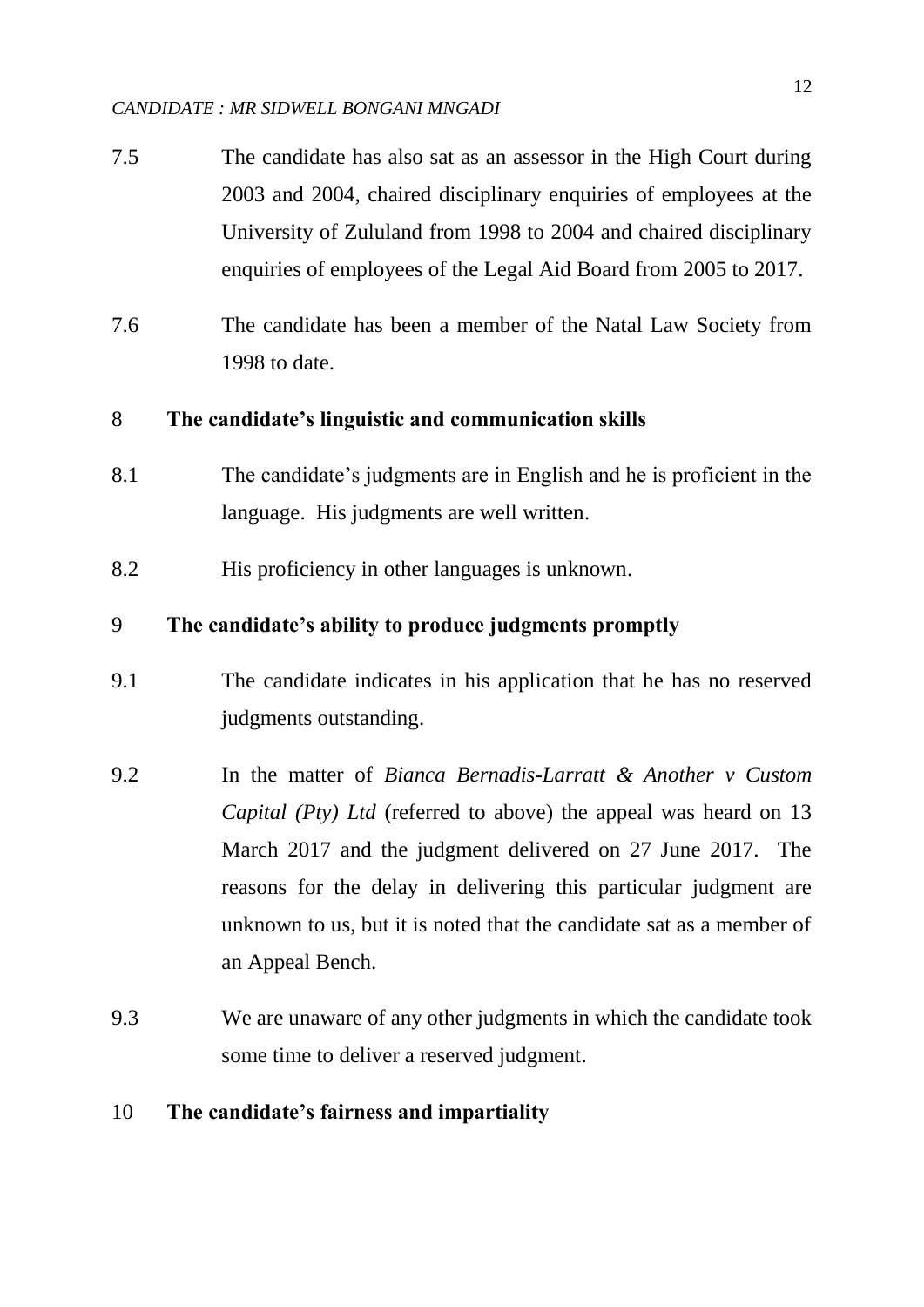10.1 Our review of the candidate's unreported judgments gives no reason to doubt his fairness and impartiality.

## 11 **The candidate's independent mindedness**

- 11.1 No adverse comments regarding the candidate's independent mindedness have been noted.
- 11.2 No dissenting judgments were written by him.
- 11.3 On each occasion where the candidate wrote a judgment on appeal, the judgment was concurred with.

### 12 **The candidate's ability to conduct court proceedings**

12.1 We are not aware of any circumstances which would give rise to doubt regarding the candidate's ability to conduct court proceedings.

### 13 **The candidate's administrative ability**

- 13.1 The candidate has fourteen years' experience running his own practice as an attorney.
- 13.2 No doubt, whilst employed by the Legal Aid Board of South Africa over the period 2005 to 2017, the candidate's position required him to perform administrative functions within the Justice Centre.
- 13.3 We have no reason to doubt his administrative ability.

### 14 **The candidate's reputation for integrity and ethical behaviour**

14.1 We are unaware of any circumstances that would give rise to doubt regarding the candidate's integrity or ethical behaviour.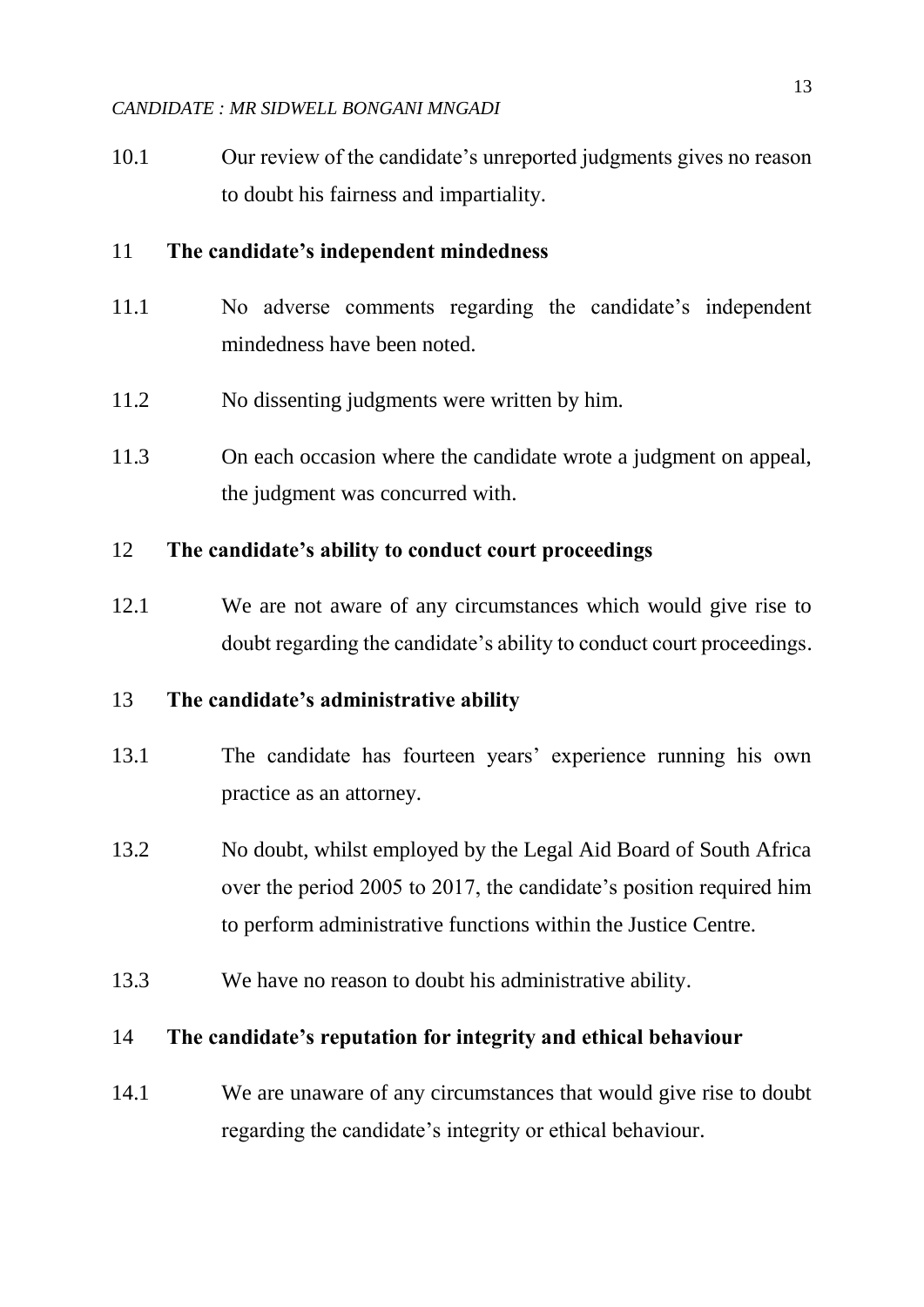14.2 The positions he has held on disciplinary committees in the past, and at the Justice Centre suggest that he has a high regard for ethics and integrity.

#### 15 **The candidate's judicial temperament**

15.1 No concerns appear from the judgments that we have considered.

# 16 **The candidate's commitment to human rights, and experience with regard to the values and needs of the community**

- 16.1 The candidate indicates that he has been a member of the Black Lawyers' Association and NADEL in both Empangeni and Durban in the past and is currently still a member of the Black Lawyers' Association in Durban.
- 16.2 The candidate is a member of Mhubheni-AmaNgadi Peace and Development Committee. He has been a member of this committee since 1997 to date. The committee is an informal structure which has intervened in times of political violence and has also intervened to settle family conflict, coordinates land development initiatives and raises community concerns regarding issues such as land disputes, stock theft and witchcraft murders with authorities.
- 16.3 The candidate has furnished free legal advice in his capacity as a member of such committee from 1997 to date.

## 17 **The candidate's potential**

17.1 The candidate is an experienced attorney and Legal Aid practitioner.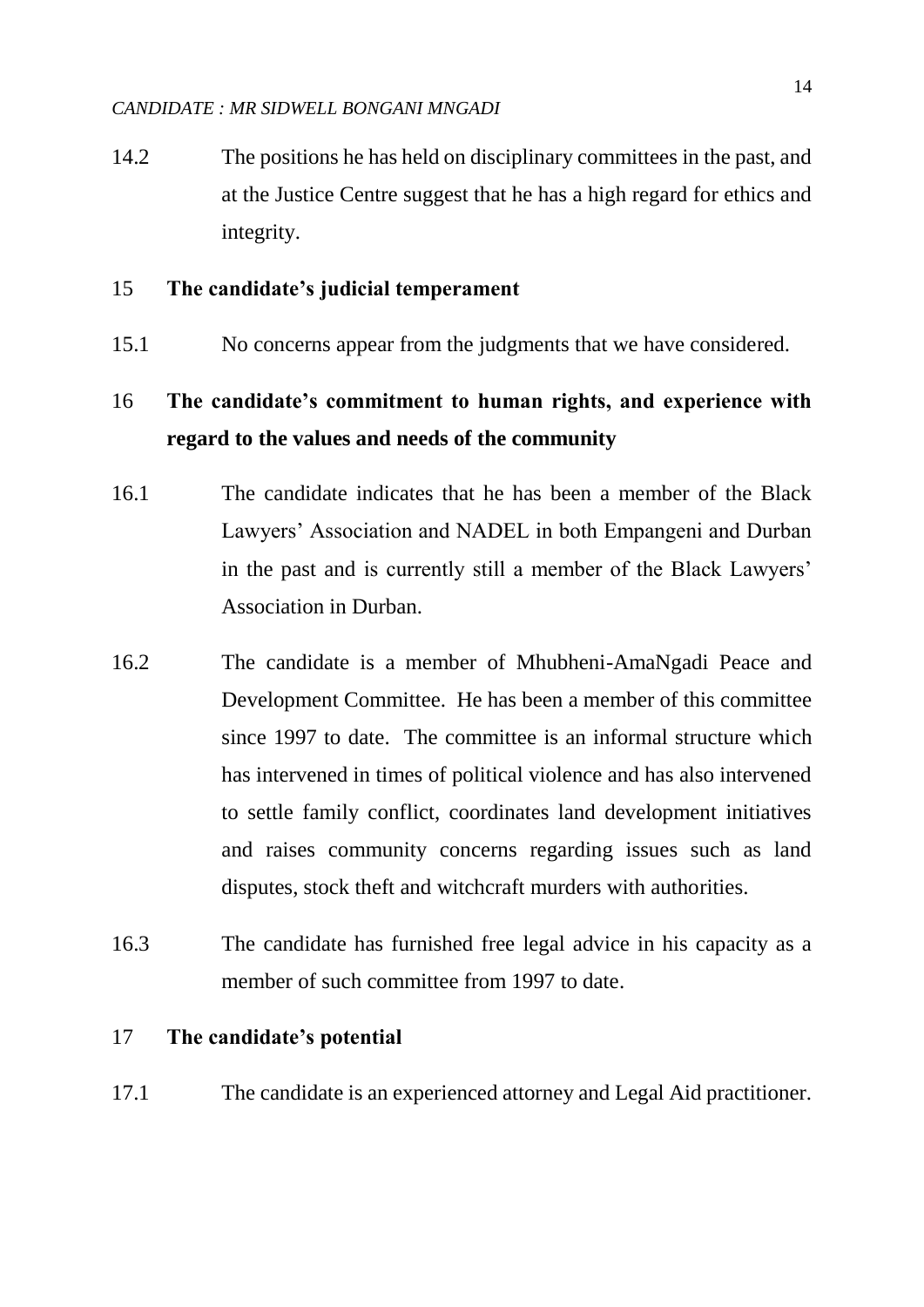- 17.2 Although the candidate indicates in his application that he has been involved in a reported case (State v Mawele 2017 JDR 1309 (GP)), our investigations revealed that the case is not a reported case in the mainstream law reports but features in JutaStat's unreported judgments.
- 17.3 We are not aware of any reported cases or other matters of major significance or complexity that the candidate has dealt with.

# 18 **The message that the candidate's appointment would send to the community at large**

18.1 The candidate is an upstanding, senior attorney, actively involved with the Black Lawyers' Association.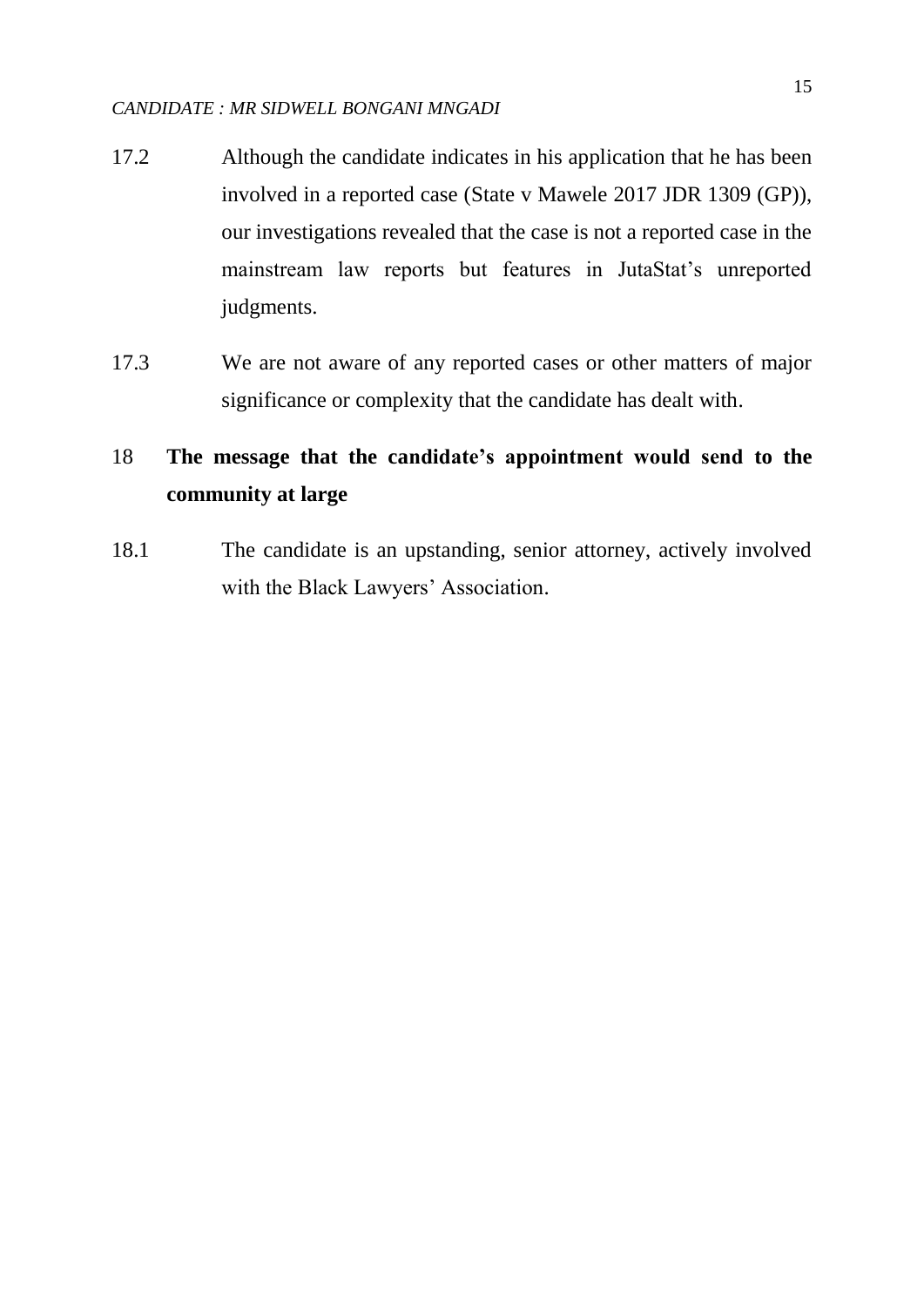#### **ANNEXURE: LIST OF JUDGMENTS CONSIDERED**

#### **Reported decisions**

None.

#### **Unreported decisions**

- *Prince Mduduzi Mahlangu v Road Accident Fund* Gauteng Local Division, Johannesburg, Case No: 2013/46374:
- *Makaula Zilwa Inc. & Another v Bushbuck Ridge Local Municipality* Gauteng Division, Pretoria, Case No: A31/2012
- *The Body Corporate of Rydal Mount v Gerald Michael Cross,* Kwazulu-Natal High Court, Pietermaritzburg Division, Case No: AR630/16
- *Gerald & Devan Investments CC & 2 Others v Pine Spring Properties (Pty) Ltd,*  Kwazulu-Natal High Court, Pietermaritzburg Division, Case No: AR 343/2016
- *Bianca Bernadis-Larratt & Another v Custom Capital (Pty) Ltd,* Kwazulu-Natal High Court, Pietermaritzburg Division, Case No: AR368/2016
- *Manilal Rajendra Kumar v Makhuparetsi Mpai,* Kwazulu-Natal High Court, Pietermaritzburg Division, Case No: AR551/2016
- *Tinyiko Mawele v The State, High Court of South Africa,* Gauteng Division, Pretoria, Case No: A99/2014
- *Amerasan Pillay NO & Another v Jahanna Kalisha Reddy & 2 Others,* Kwazulu-Natal High Court, Durban, Case No: 10717/2015